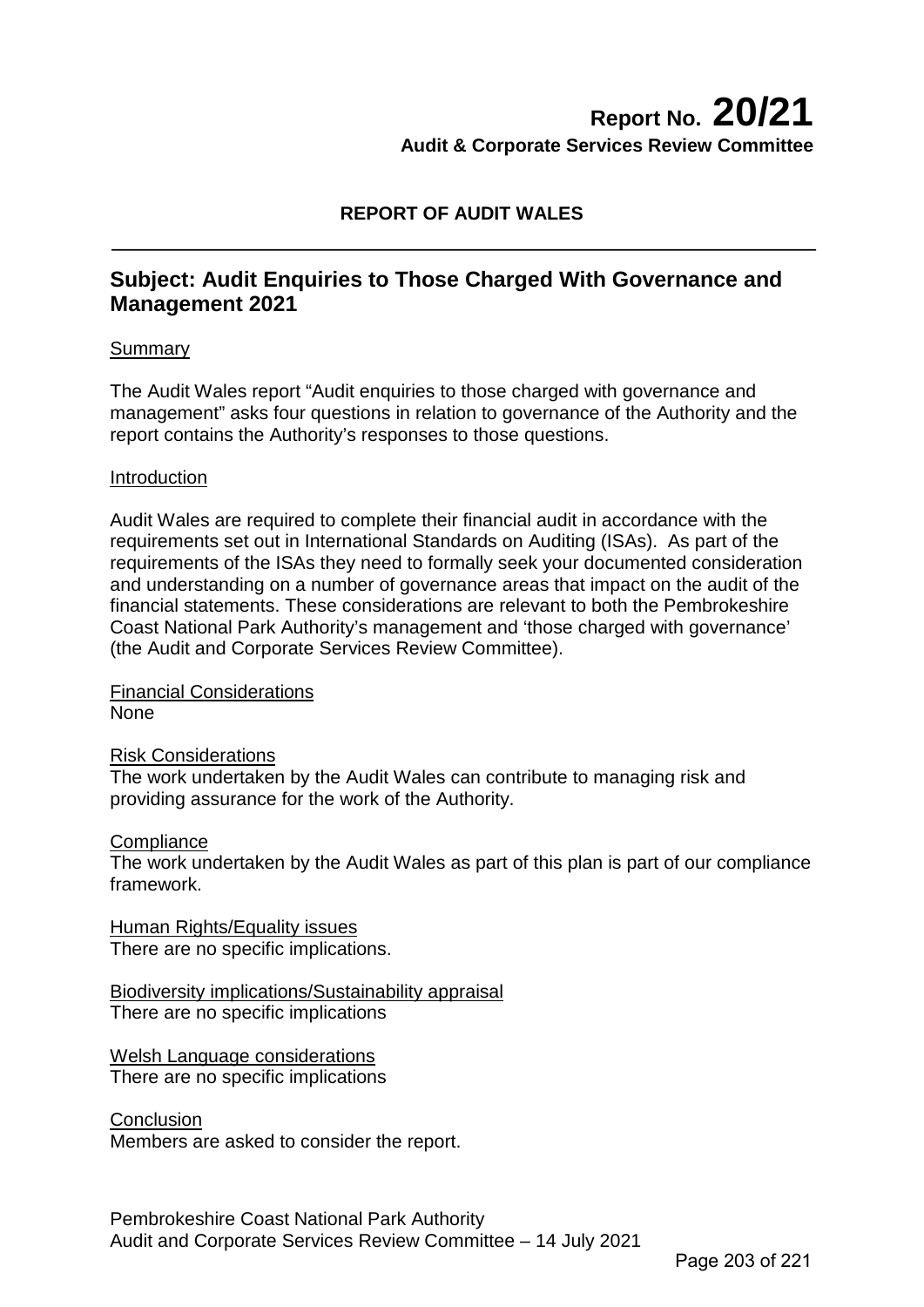## **RECOMMENDATION**:

## **Members are comment on the Audit enquiries to those charged with governance and management report**.

#### Background documents

*(For further information, please contact Richard Griffiths, extension 4815 or at Richardg@pembrokeshirecoast.org.uk)*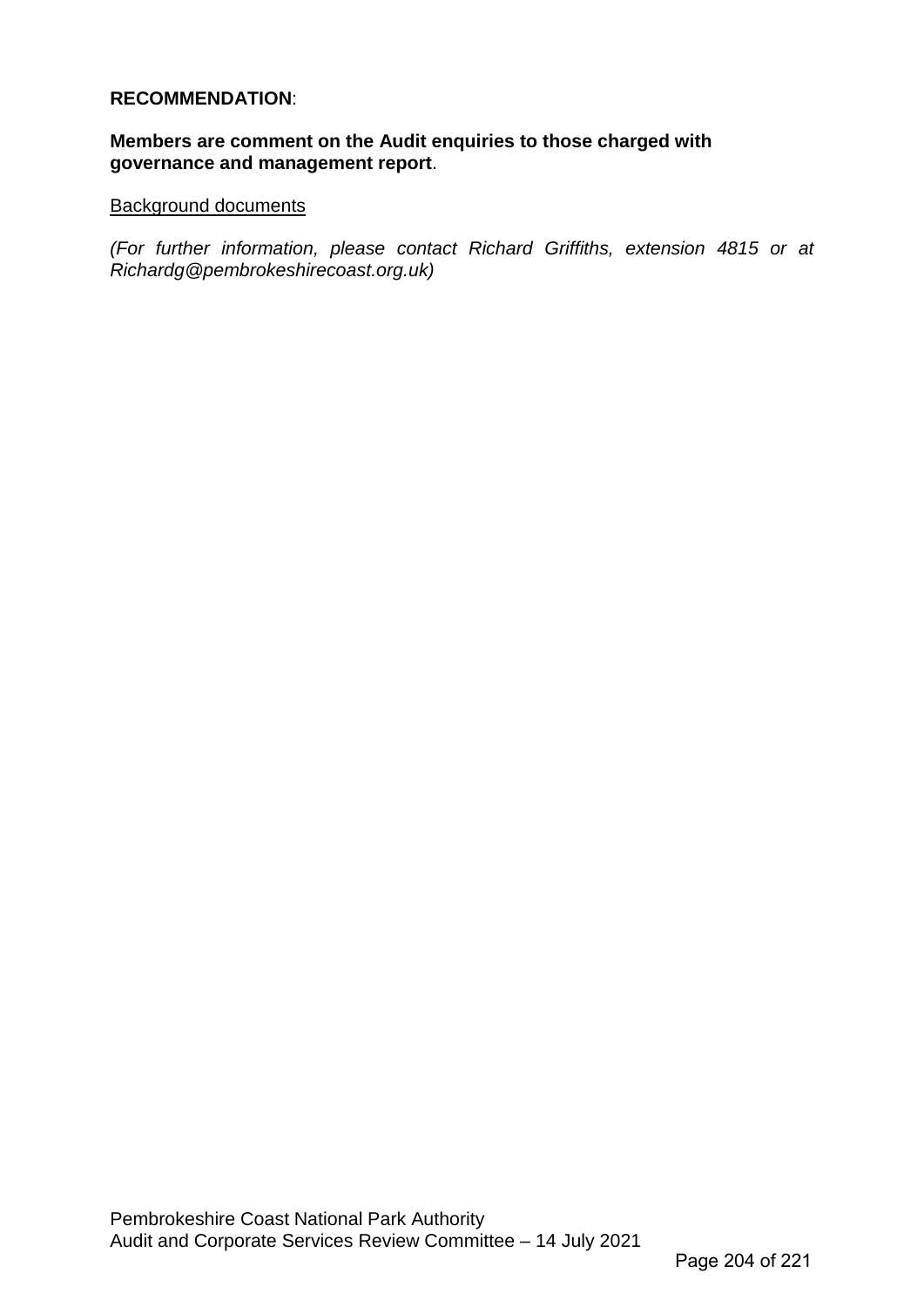

24 Cathedral Road / 24 Heol y Gadeirlan Cardiff / Caerdydd CF11 9LJ Tel / Ffôn: 029 2032 0500 Fax / Ffacs: 029 2032 0600 Textphone / Ffôn testun: 029 2032 0660 [info@audit.wales](mailto:info@audit.wales) / post@archwilio.cymru [www.audit.wales](http://www.audit.wales/) / [www.archwilio.cymru](http://www.archwilio.cymru/)

Chair of Audit and Corporate Services Review Committee and Chief Executive Pembrokeshire Coast National Park Authority Llanion Park Pembroke Dock Pembrokeshire SA72 6DY

**Reference:** PCNPA 2020-21 **Date issued:** 17/6/2021

Dear, Cllr D Clements and Mr Tegryn Jones

## Pembrokeshire Coast National Park Authority 2020-21

## **Audit enquiries to those charged with governance and management**

As you will be aware, I am required to conduct my financial audit in accordance with the requirements set out in International Standards on Auditing (ISAs). As part of the requirements of the ISAs I am writing to you to formally seek your documented consideration and understanding on a number of governance areas that impact on my audit of your financial statements. These considerations are relevant to both the Pembrokeshire Coast National Park Authority's management and 'those charged with governance' (the Audit and Corporate Services Review Committee).

I have set out below four question on which I am seeking your views.

1. What do you see as key risks of fraud at Pembrokeshire Coast National Park Authority and do management keep you adequately informed? Are you aware of any instances of fraud?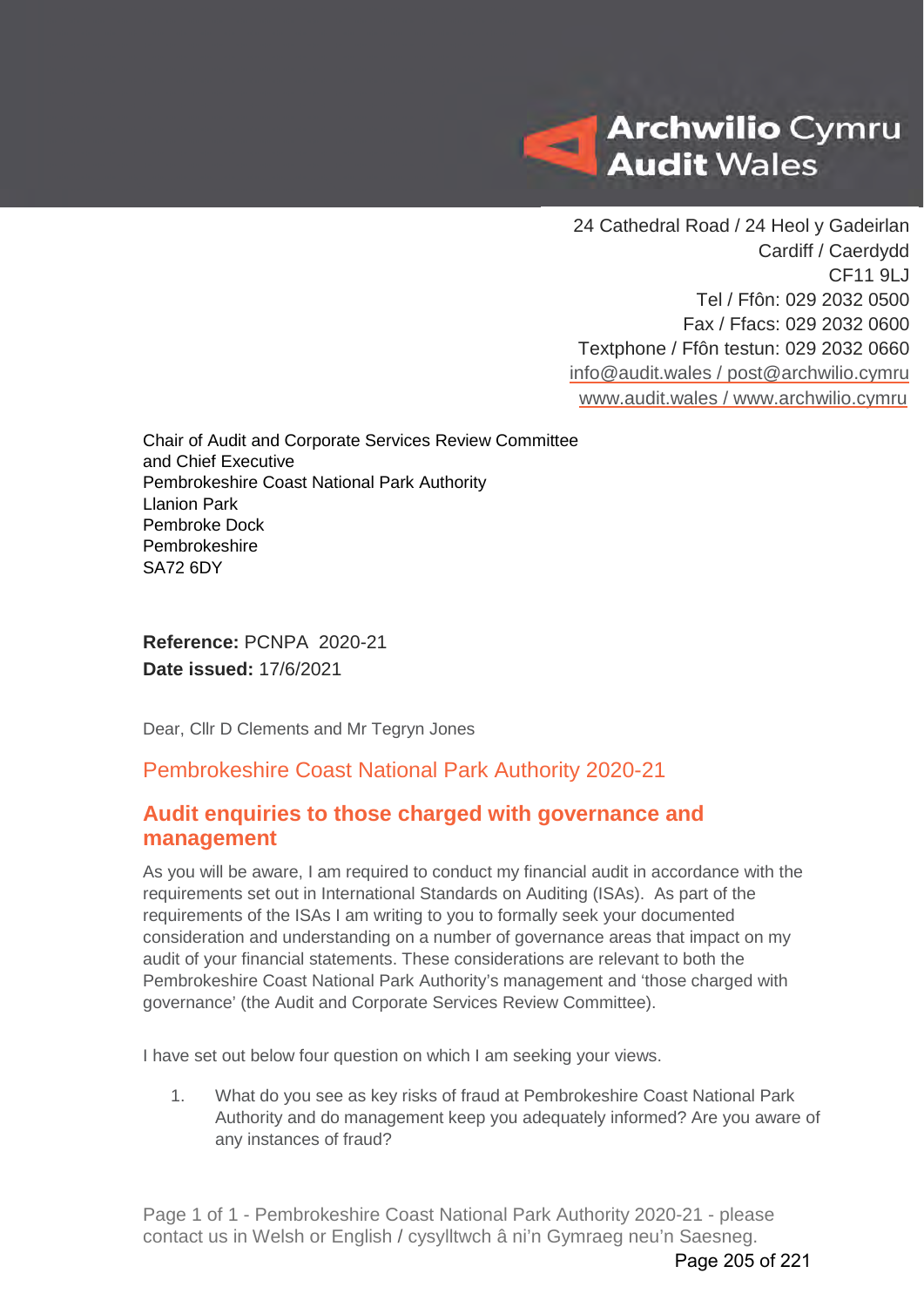- 2. Do you have any concerns about non-compliance with laws and regulations? Do management keep you adequately informed about any non-compliance and what in your view are the main risks?
- 3. Are you aware of any potential litigation that could affect the financial statements? Do management keep you updated sufficiently on such issues?
- 4. Are you aware of the processes to identify any related party transactions / relationships at Pembrokeshire Coast National Park Authority and are you aware of any key parties / transactions which should be disclosed in the financial statements?

The information you provide will inform our understanding of Pembrokeshire Coast National Park Authority and its business processes and support our work in providing an audit opinion on your 2020-21 financial statements.

I would be grateful if you could complete the attached table in Appendix A, which should be formally considered and communicated to us on behalf of both management and those charged with governance by 14 July 2021. In the meantime, if you have queries, please contact me on 02920 320559.

Yours sincerely



Deryck Evans Engagement Lead

*Sent via e-mail*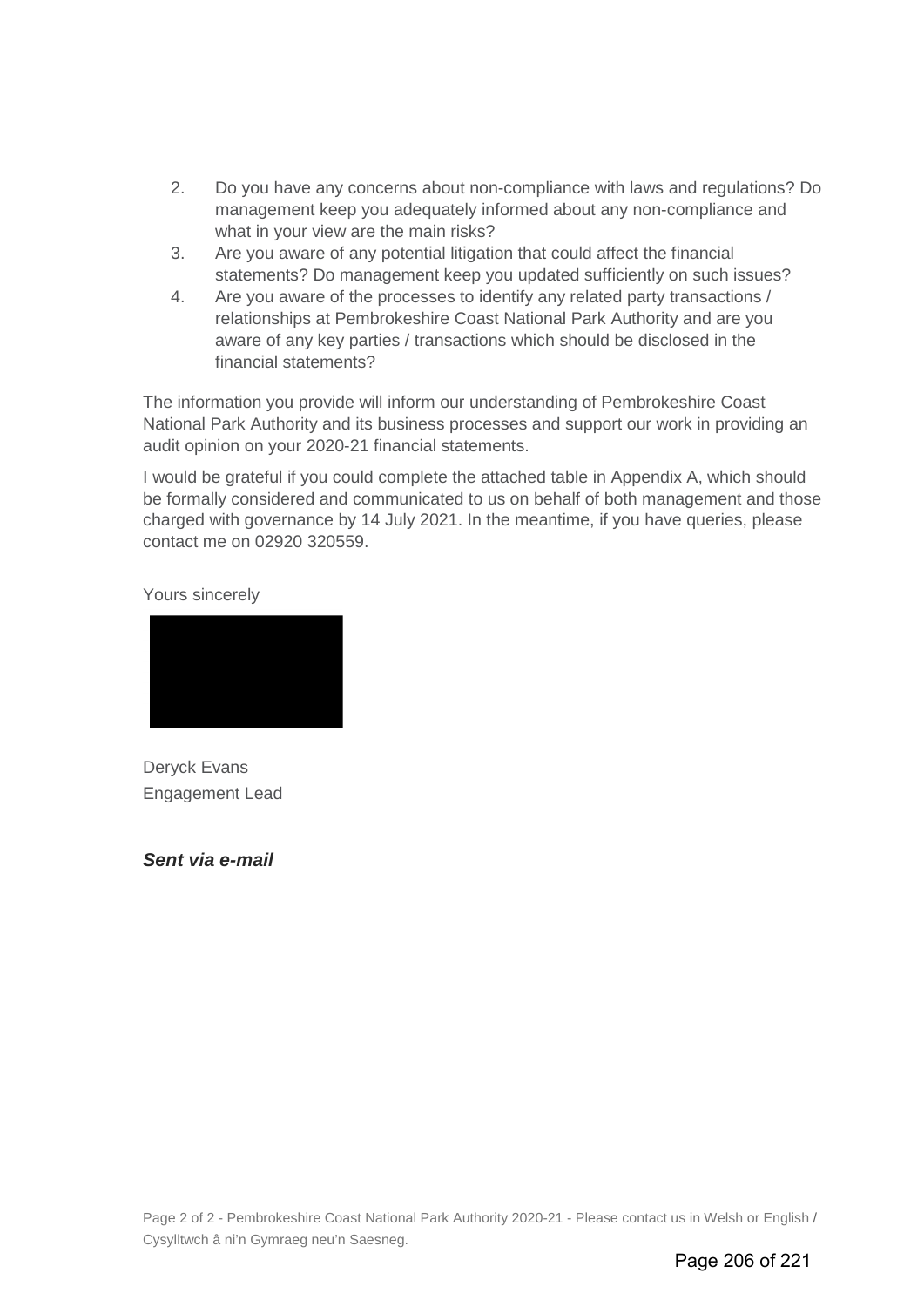## **Appendix 1 Matters in relation to fraud**

International Standard for Auditing (UK and Ireland) 240 covers auditors responsibilities relating to fraud in an audit of financial statements.

The primary responsibility to prevent and detect fraud rests with both management and 'those charged with governance', which for the Pembrokeshire Coast National Park Authority is the Audit and Corporate Services Review Committee, should ensure there is a strong emphasis on fraud prevention and deterrence and create a culture of honest and ethical behaviour, reinforced by active oversight by those charged with governance.

As external auditors, we are responsible for obtaining reasonable assurance that the financial statements are free from material misstatement due to fraud or error. We are required to maintain professional scepticism throughout the audit, considering the potential for management override of controls.

## **What are we required to do?**

As part of our risk assessment procedures we are required to consider the risks of material misstatement due to fraud. This includes understanding the arrangements management has put in place in respect of fraud risks. The ISA views fraud as either:

the intentional misappropriation of assets (cash, property, etc); or

the intentional manipulation or misstatement of the financial statements.

We also need to understand how the Audit and Corporate Services Review Committee exercises oversight of management's processes. We are also required to make enquiries of both management and the Audit and Corporate Services Review Committee as to their knowledge of any actual, suspected or alleged fraud. for identifying and responding to the risks of fraud and the internal controls established to mitigate them.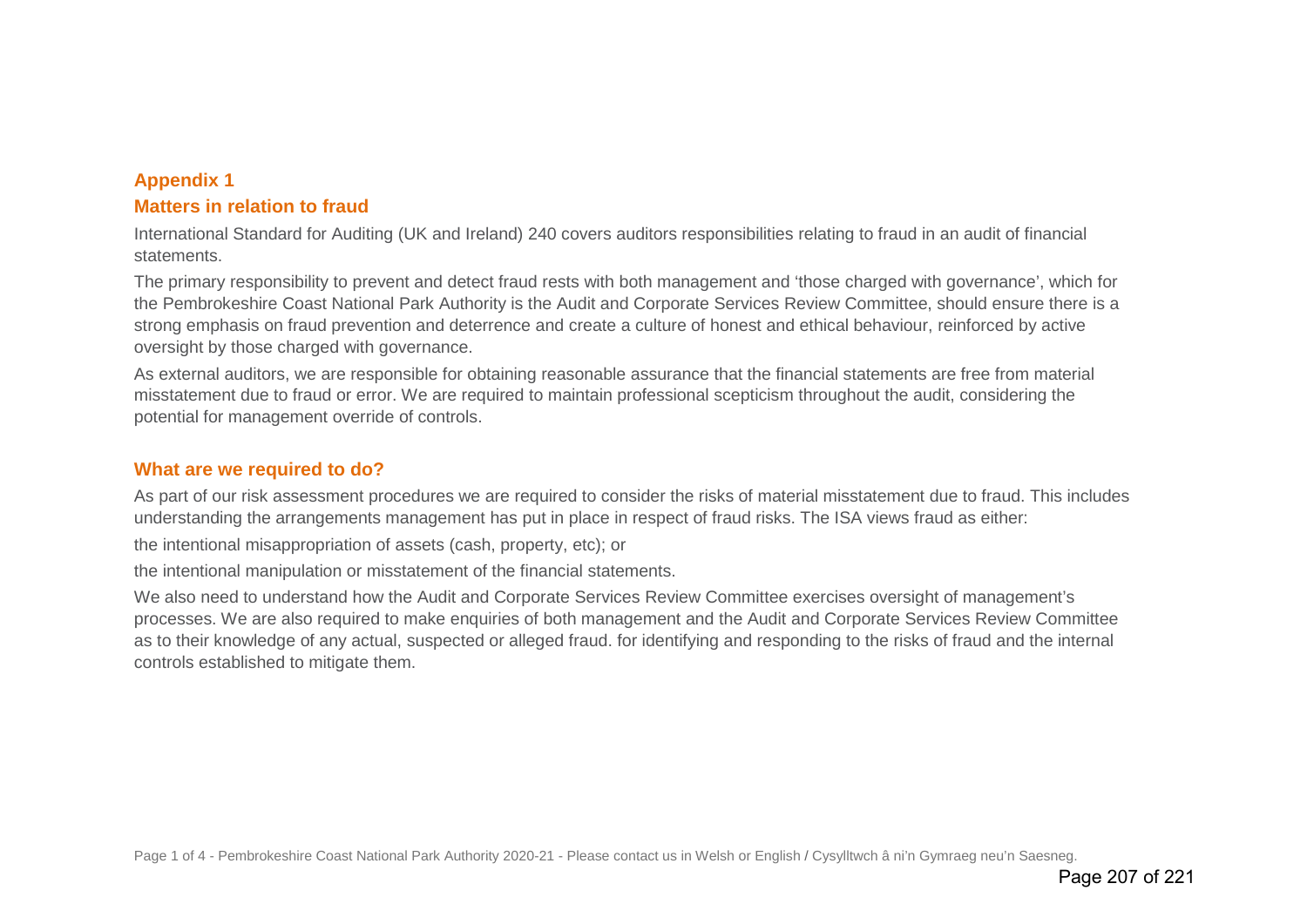|          | <b>Enquiries of management - in relation to fraud</b>                                                                                                             |                                                                                                                                                                                                                                                                                                                                                                                                                        |                                                                                                                                                                                                                                                                                                                               |  |
|----------|-------------------------------------------------------------------------------------------------------------------------------------------------------------------|------------------------------------------------------------------------------------------------------------------------------------------------------------------------------------------------------------------------------------------------------------------------------------------------------------------------------------------------------------------------------------------------------------------------|-------------------------------------------------------------------------------------------------------------------------------------------------------------------------------------------------------------------------------------------------------------------------------------------------------------------------------|--|
| Question |                                                                                                                                                                   | <b>2020-21 Response</b>                                                                                                                                                                                                                                                                                                                                                                                                | 2019-20 Response                                                                                                                                                                                                                                                                                                              |  |
| 1.       | What is management's assessment of the risk<br>that the financial statements may be<br>materially misstated due to fraud and what<br>are the principal reasons?   | Low risk due to financial procedures and policies in<br>place; Members over view via Committees, & the role<br>of Internal & External Audit.                                                                                                                                                                                                                                                                           | Low risk due to financial procedures and policies<br>in place; Members over view via Committees, &<br>the role of Internal & External Audit.                                                                                                                                                                                  |  |
| 2.       | What processes are employed to identify and<br>respond to the risks of fraud more generally<br>and specific risks of misstatement in the<br>financial statements? | The Authority takes appropriate consideration with<br>regard to external influences and this is reflected in its<br>reports, polices and standards.                                                                                                                                                                                                                                                                    | The Authority takes appropriate consideration<br>with regard to external influences and this is<br>reflected in its reports, polices and standards.                                                                                                                                                                           |  |
|          |                                                                                                                                                                   | The Authority's Member & Officers Code of Conduct is<br>clear on the issue concerning declaration of interests.                                                                                                                                                                                                                                                                                                        | The Authority's Member & Officers Code of<br>Conduct is clear on the issue concerning<br>declaration of interests.                                                                                                                                                                                                            |  |
|          |                                                                                                                                                                   | The Authority's Monitoring Officer and Section 151<br>Officer are also able to provide advice if necessary<br>Clear separation of duties with regard the raising of<br>purchase order and approval of invoices.<br>As a result of the Authority's response to Covid 19<br>outbreak the same level of segregation of duties have<br>been maintained but this has involved approval of<br>orders and invoices via email. | The Authority's Monitoring Officer and Section<br>151 Officer are also able to provide advice if<br>necessary<br>Clear separation of duties with regard the raising<br>of purchase order and approval of invoices. As a<br>result of the Authority's response to Covid 19<br>outbreak the same level of segregation of duties |  |
|          |                                                                                                                                                                   | In response to remote working the Authority introduced<br>an online module for its ordering and invoices<br>processing system.                                                                                                                                                                                                                                                                                         | have been maintained but this has involved<br>approval of orders and invoices via email.                                                                                                                                                                                                                                      |  |
| 3.       | What arrangements are in place to report<br>fraud issues and risks to the Audit<br>Committee?                                                                     | See 1 & 2 above<br>The Authority has a Whistleblowing policy.                                                                                                                                                                                                                                                                                                                                                          | See 1 & 2 above<br>The Authority has a Whistleblowing policy.                                                                                                                                                                                                                                                                 |  |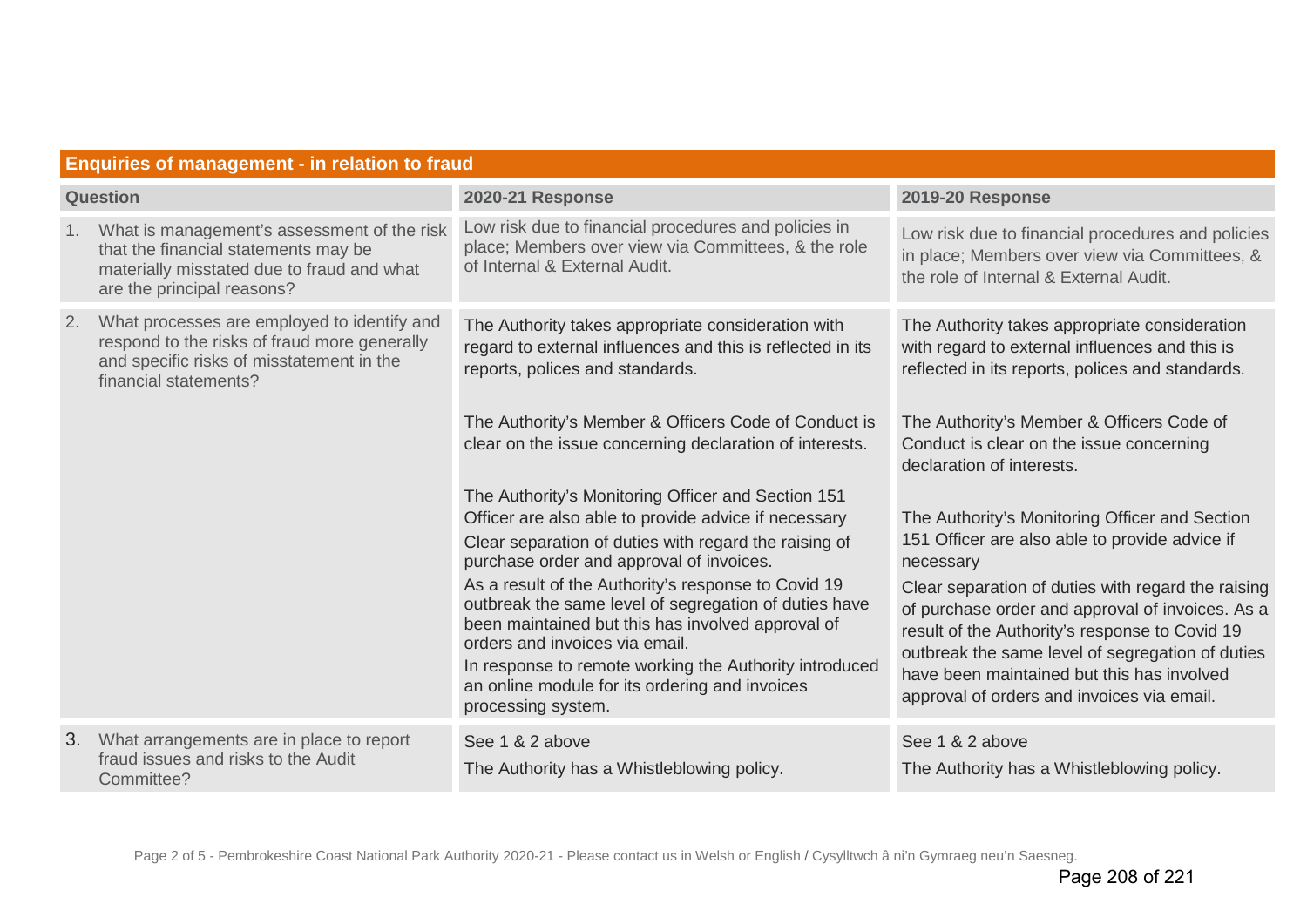| <b>Enquiries of management - in relation to fraud</b>                                                                                                       |                                                                                                                                                                                                                                                                               |                                                                                                                                                                                                                                                                                  |  |
|-------------------------------------------------------------------------------------------------------------------------------------------------------------|-------------------------------------------------------------------------------------------------------------------------------------------------------------------------------------------------------------------------------------------------------------------------------|----------------------------------------------------------------------------------------------------------------------------------------------------------------------------------------------------------------------------------------------------------------------------------|--|
| <b>Question</b>                                                                                                                                             | <b>2020-21 Response</b>                                                                                                                                                                                                                                                       | <b>2019-20 Response</b>                                                                                                                                                                                                                                                          |  |
|                                                                                                                                                             | All Committee papers and minutes are in the public<br>domain and the minutes are also presented to the<br>National Park Authority. There are established<br>guidelines which permit the exclusion of the public from<br>Authority meetings on confidential matters.           | All Committee papers and minutes are in the<br>public domain and the minutes are also<br>presented to the National Park Authority. There<br>are established guidelines which permit the<br>exclusion of the public from Authority meetings<br>on confidential matters.           |  |
| How has management communicated<br>4.<br>expectations of ethical governance and<br>standards of conduct and behaviour to all<br>relevant parties, and when? | Details contained in the Authority's Code of Conduct<br>and Anti-Fraud & Bribery Policy. Both staff and member<br>induction training cover the issue of the code of<br>conduct and members receive annual code of conduct<br>training from the Authority's Monitoring Officer | Details contained in the Authority's Code of<br>Conduct and Anti-Fraud & Bribery Policy. Both<br>staff and member induction training cover the<br>issue of the code of conduct and members<br>receive annual code of conduct training from the<br>Authority's Monitoring Officer |  |
| Are you aware of any instances of actual,<br>5.<br>suspected or alleged fraud within the audited<br>body since 1 April 2019?                                |                                                                                                                                                                                                                                                                               | <b>No</b>                                                                                                                                                                                                                                                                        |  |

| Enquiries of those charged with governance – in relation to fraud |                                                                                                                                                                                                                                |                                                                                                                                                                                                                                                                                       |                                                                                                                                                                                                                                       |
|-------------------------------------------------------------------|--------------------------------------------------------------------------------------------------------------------------------------------------------------------------------------------------------------------------------|---------------------------------------------------------------------------------------------------------------------------------------------------------------------------------------------------------------------------------------------------------------------------------------|---------------------------------------------------------------------------------------------------------------------------------------------------------------------------------------------------------------------------------------|
| <b>Question</b>                                                   |                                                                                                                                                                                                                                | <b>2020-21 Response</b>                                                                                                                                                                                                                                                               | <b>2019-20 Response</b>                                                                                                                                                                                                               |
|                                                                   | How does the Audit and Corporate Services<br>Review Committee exercise oversight of<br>management's processes for identifying and<br>responding to the risks of fraud within the<br>audited body and the internal control that | 1) The Audit and Corporate Services Review Committee<br>is consulted and receive reports in person from the<br>auditors on all relevant audit reports both internal and<br>external. The committee oversees the development of<br>the Annual Governance Statement, and other policies | 1) The Audit and Corporate Services Review<br>Committee is consulted and receive reports in<br>person from the auditors on all relevant audit<br>reports both internal and external. The<br>committee oversees the development of the |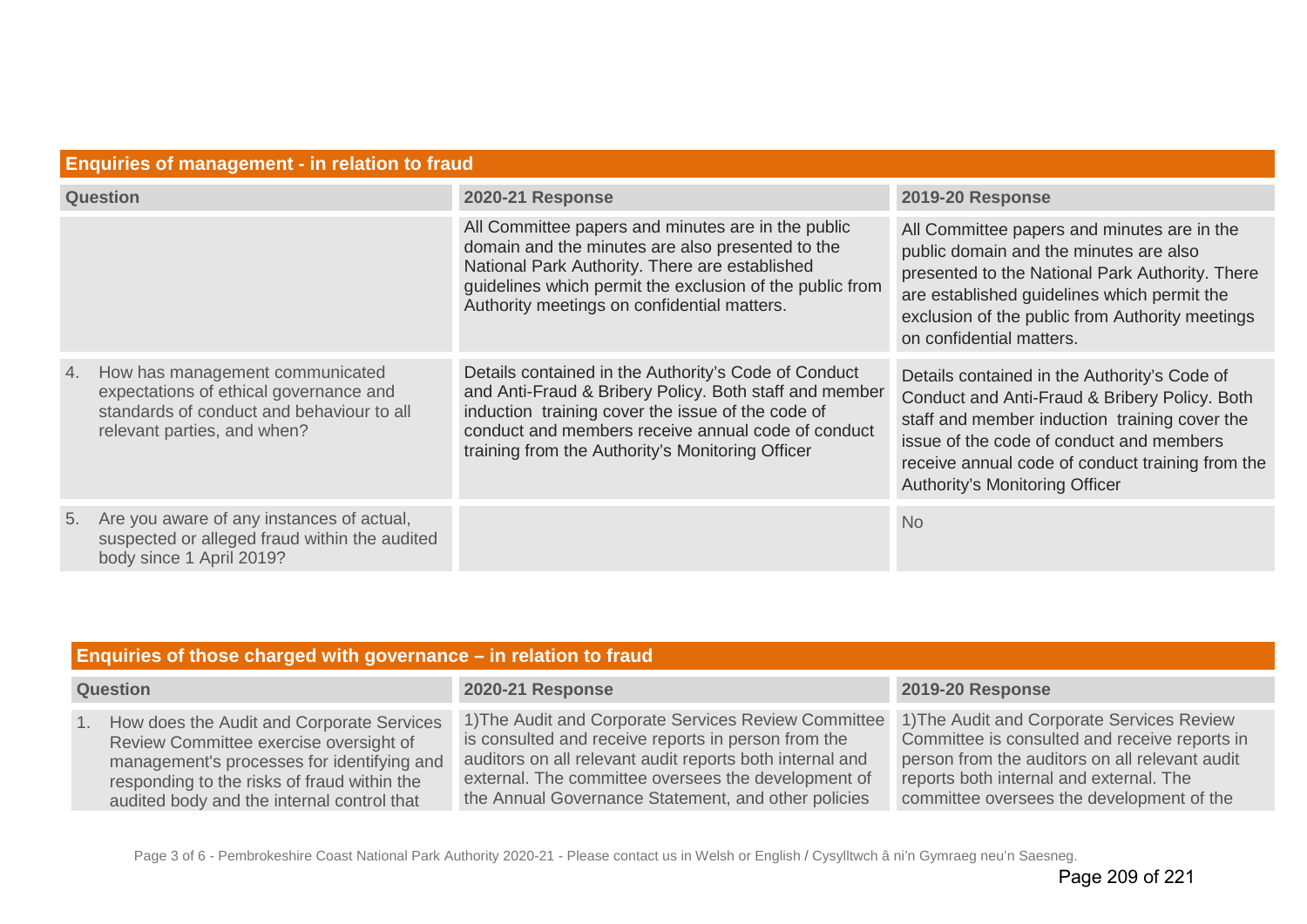| Enquiries of those charged with governance $-$ in relation to fraud |                                                                                                                      |                                                                                                                                                                                                                                                                                                                                                                         |                                                                                                                                                                                                                                                                                                                                                                                                                               |
|---------------------------------------------------------------------|----------------------------------------------------------------------------------------------------------------------|-------------------------------------------------------------------------------------------------------------------------------------------------------------------------------------------------------------------------------------------------------------------------------------------------------------------------------------------------------------------------|-------------------------------------------------------------------------------------------------------------------------------------------------------------------------------------------------------------------------------------------------------------------------------------------------------------------------------------------------------------------------------------------------------------------------------|
| <b>Question</b>                                                     |                                                                                                                      | <b>2020-21 Response</b>                                                                                                                                                                                                                                                                                                                                                 | <b>2019-20 Response</b>                                                                                                                                                                                                                                                                                                                                                                                                       |
|                                                                     | management has established to mitigate<br>those risks?                                                               | and procedures before they are sent for approval by<br>the Authority.<br>2) The Audit and Corporate Services Review Committee<br>thoroughly gives scrutiny of budget, performance<br>reports and other reports on a quarterly basis. The<br>Audit Committee also receive, for comment and query<br>the annual accounts prior to their presentation to the<br>Authority. | Annual Governance Statement, and other<br>policies and procedures before they are sent for<br>approval by the Authority.<br>2) The Audit and Corporate Services Review<br>Committee thoroughly gives scrutiny of budget,<br>performance reports and other reports on a<br>quarterly basis. The Audit Committee also<br>receive, for comment and query the annual<br>accounts prior to their presentation to the<br>Authority. |
| 2.                                                                  | Are you aware of any instances of actual,<br>suspected or alleged fraud with the audited<br>body since 1 April 2020? | <b>No</b>                                                                                                                                                                                                                                                                                                                                                               | <b>No</b>                                                                                                                                                                                                                                                                                                                                                                                                                     |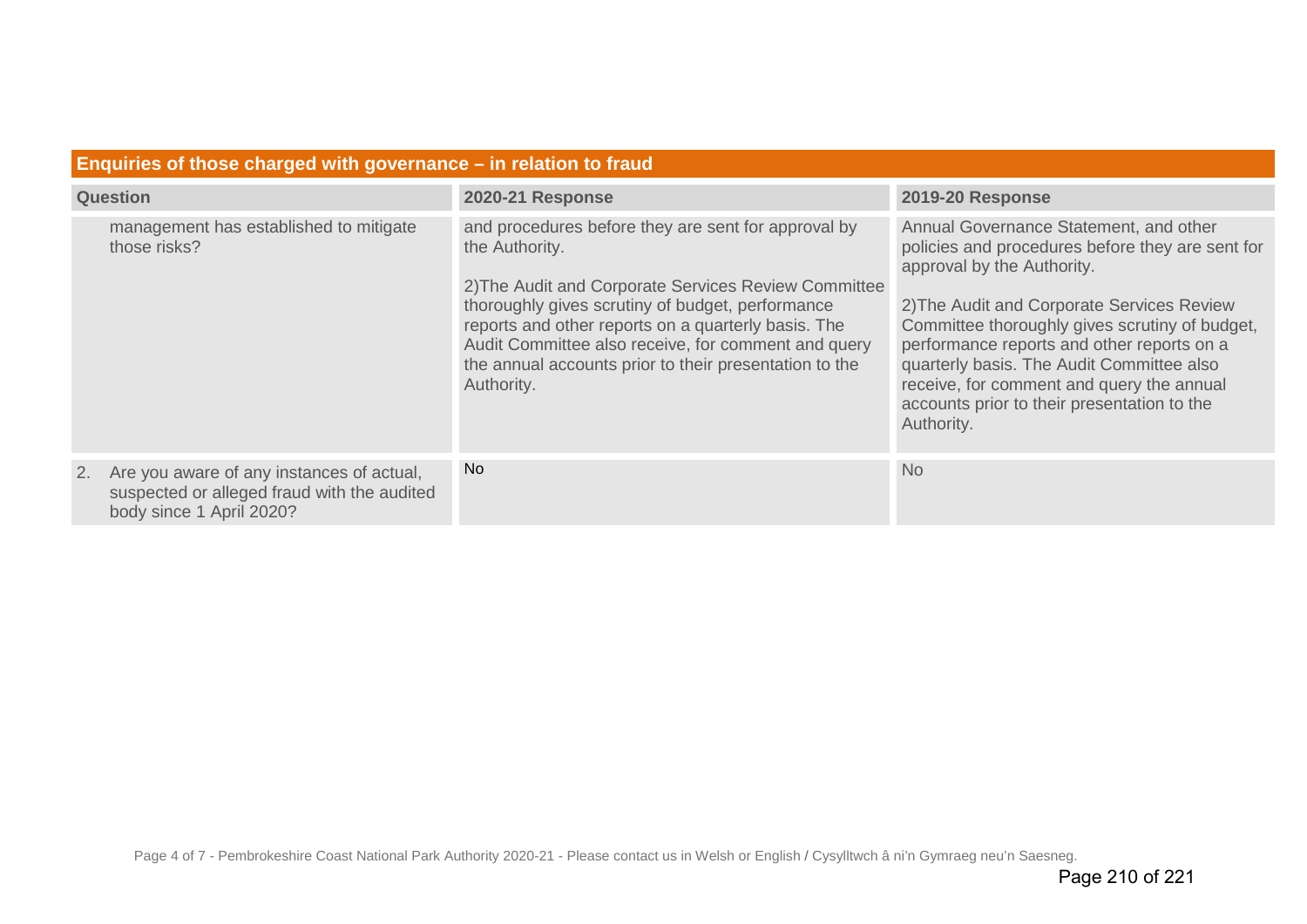## **Appendix 2**

## **Matters in relation to laws and regulations**

International Standard for Auditing (UK and Ireland) 250 covers auditors responsibilities to consider the impact of laws and regulations in an audit of financial statements.

Management, with the oversight of those charged with governance, the Audit and Corporate Services Review Committee, is responsible for ensuring that the Pembrokeshire Coast National Park Authority's operations are conducted in accordance with laws and regulations, including compliance with those that determine the reported amounts and disclosures in the financial statements. As external auditors, we are responsible for obtaining reasonable assurance that the financial statements are free from material misstatement due to fraud or error, taking into account the appropriate legal and regulatory framework. The ISA distinguishes two different categories of laws and regulations:

- laws and regulations that have a direct effect on determining material amounts and disclosures in the financial statements;
- other laws and regulations where compliance may be fundamental to the continuance of operations, or to avoid material penalties.

## **What are we required to do?**

As part of our risk assessment procedures we are required to make inquiries of management and the Audit and Corporate Services Review Committee as to whether the Pembrokeshire Coast National Park Authority is in compliance with relevant laws and regulations. Where we become aware of information of non-compliance or suspected non-compliance we need to gain an understanding of the non-compliance and the possible effect on the financial statements.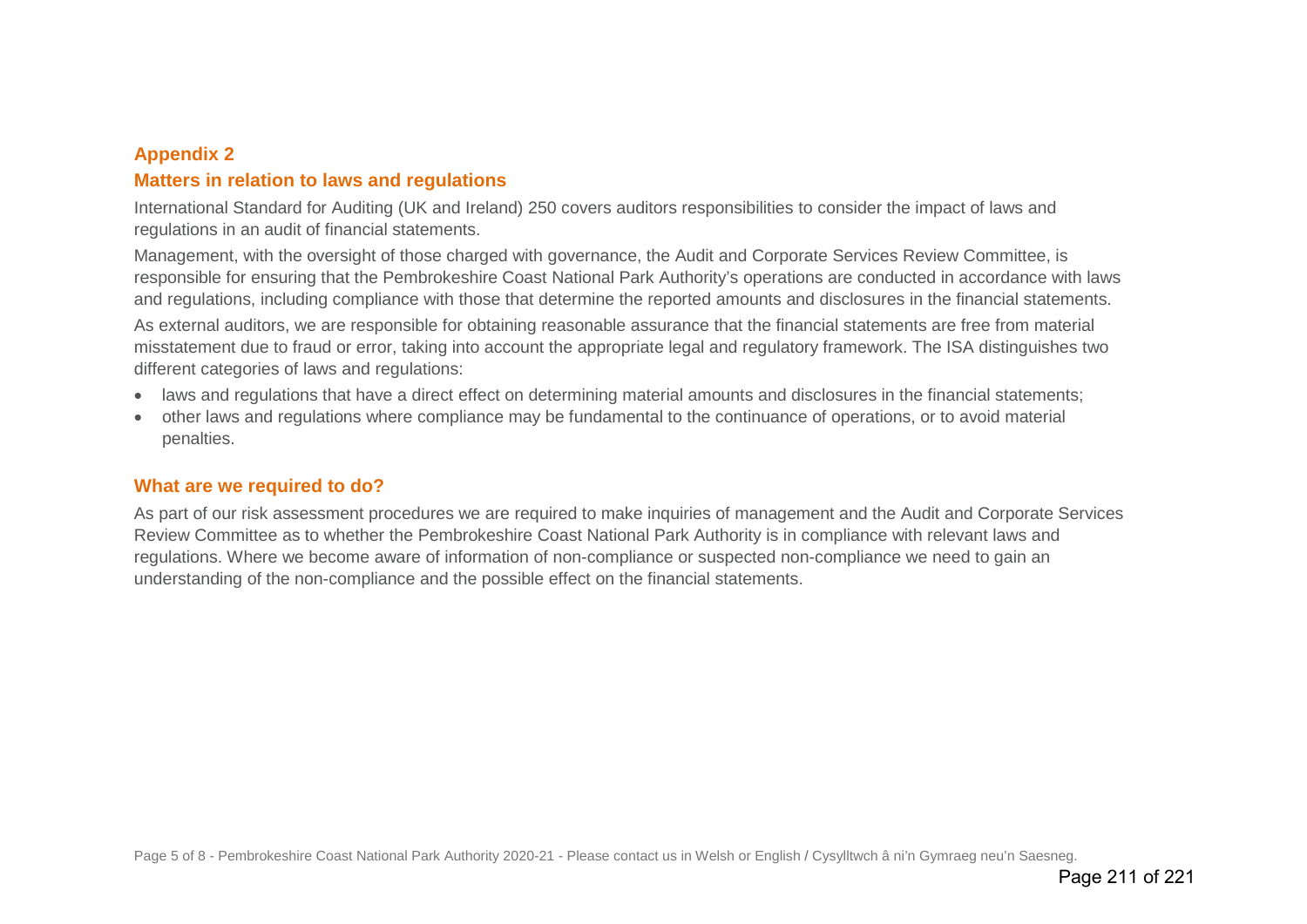| <b>2020 -21 Response</b><br><b>Question</b>                                                                                                                                                                                               | <b>2019-20 Response</b>                                   |
|-------------------------------------------------------------------------------------------------------------------------------------------------------------------------------------------------------------------------------------------|-----------------------------------------------------------|
| The Audits provide assurances of a wide range of<br>How have you gained assurance that all<br>1.<br>relevant laws and regulations have been<br>areas<br>complied with?                                                                    | The Audits provide assurances of a wide range of<br>areas |
| Have there been any instances of non-<br><b>No</b><br>2.<br>compliance or suspected non-compliance<br>with relevant laws and regulations since 1<br>April 2020, or earlier with an ongoing impact<br>on the 2020-21 financial statements? | <b>No</b>                                                 |
| No. Relevant provisions made to cover this liability.<br>Are there any potential litigations or claims<br>3.<br>that would affect the financial statements?                                                                               | No. Relevant provisions made to cover this<br>liability.  |
| Have there been any reports from other<br><b>No</b><br>4.<br>regulatory bodies, such as HM Revenues<br>and Customs which indicate non-<br>compliance?                                                                                     | <b>No</b>                                                 |
| Are you aware of any non-compliance with<br><b>No</b><br>5.<br>laws and regulations within the Authority<br>since 1 April 2019?                                                                                                           | <b>No</b>                                                 |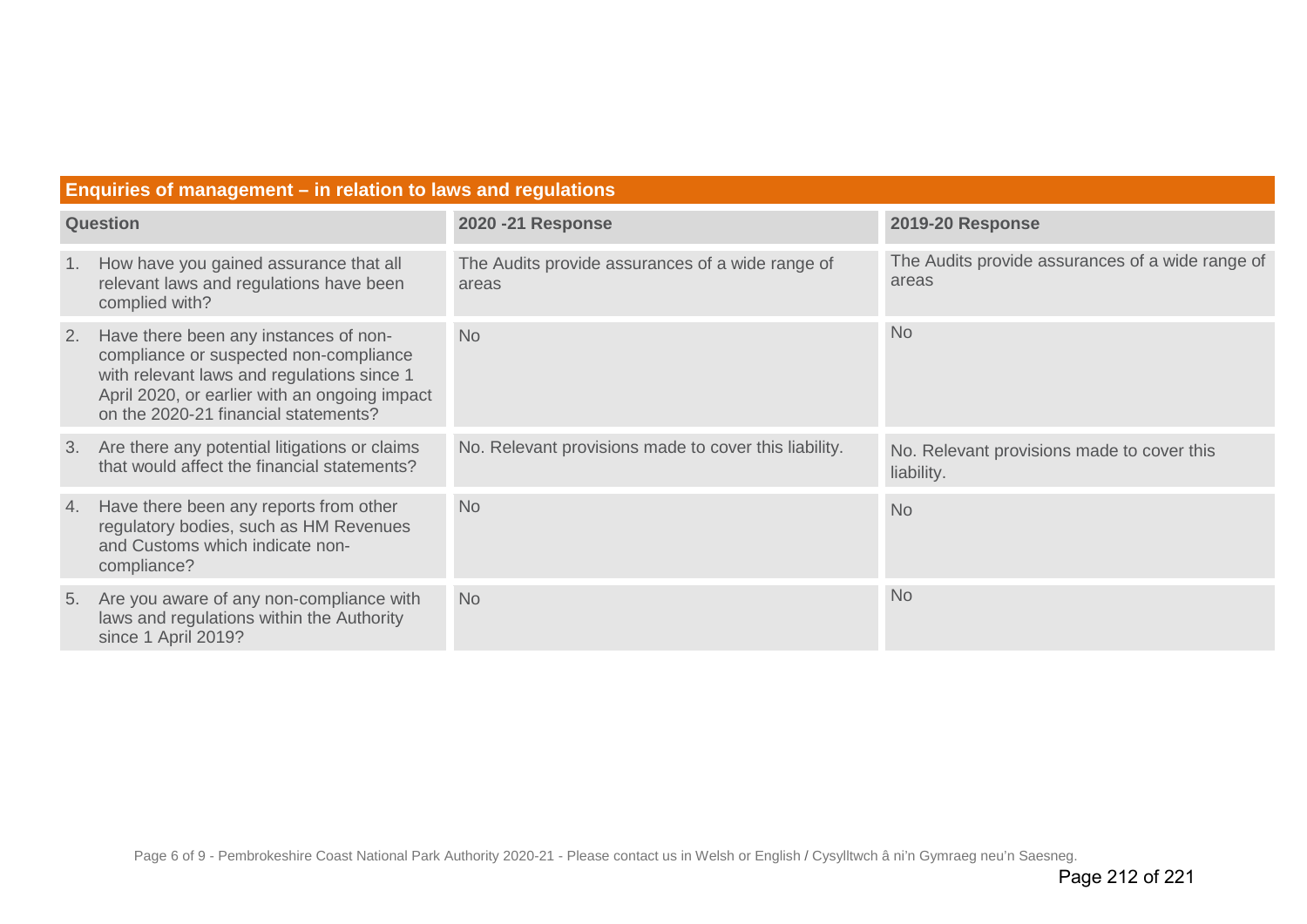| Enquiries of those charged with governance – in relation to laws and regulations |                                                                                                                                                                                                        |                                                                                                                                                                                                                                                                                                                                                                                                                        |                                                                                                                                                                                                                                                                                                                                                                                                                           |
|----------------------------------------------------------------------------------|--------------------------------------------------------------------------------------------------------------------------------------------------------------------------------------------------------|------------------------------------------------------------------------------------------------------------------------------------------------------------------------------------------------------------------------------------------------------------------------------------------------------------------------------------------------------------------------------------------------------------------------|---------------------------------------------------------------------------------------------------------------------------------------------------------------------------------------------------------------------------------------------------------------------------------------------------------------------------------------------------------------------------------------------------------------------------|
| <b>Question</b>                                                                  |                                                                                                                                                                                                        | <b>2020-21 Response</b>                                                                                                                                                                                                                                                                                                                                                                                                | <b>2019-20 Response</b>                                                                                                                                                                                                                                                                                                                                                                                                   |
|                                                                                  | How does the Audit and Corporate Services<br>Review Committee, in its role as those<br>charged with governance, obtain assurance<br>that all relevant laws and regulations have<br>been complied with? | The Authority approves all financial standards<br>1)<br>and other policies and procedures.<br>The Audit and Corporate Services Review<br>2)<br>Committee receives regular updates and reports from<br>the Wales Audit Office and Internal Auditors<br>The Authority's scrutiny of the quarterly<br>3)<br>budget reports and annual financial statement which<br>also give assurances relating to laws and regulations. | The Authority approves all financial<br>1)<br>standards and other policies and procedures.<br>The Audit and Corporate Services Review<br>2)<br>Committee receives regular updates and reports<br>from the Wales Audit Office and Internal Auditors<br>The Authority's scrutiny of the quarterly<br>3)<br>budget reports and annual financial statement<br>which also give assurances relating to laws and<br>regulations. |
|                                                                                  | 2. Are you aware of any instances of non-<br>compliance with relevant laws and<br>regulations?                                                                                                         | <b>No</b>                                                                                                                                                                                                                                                                                                                                                                                                              | <b>No</b>                                                                                                                                                                                                                                                                                                                                                                                                                 |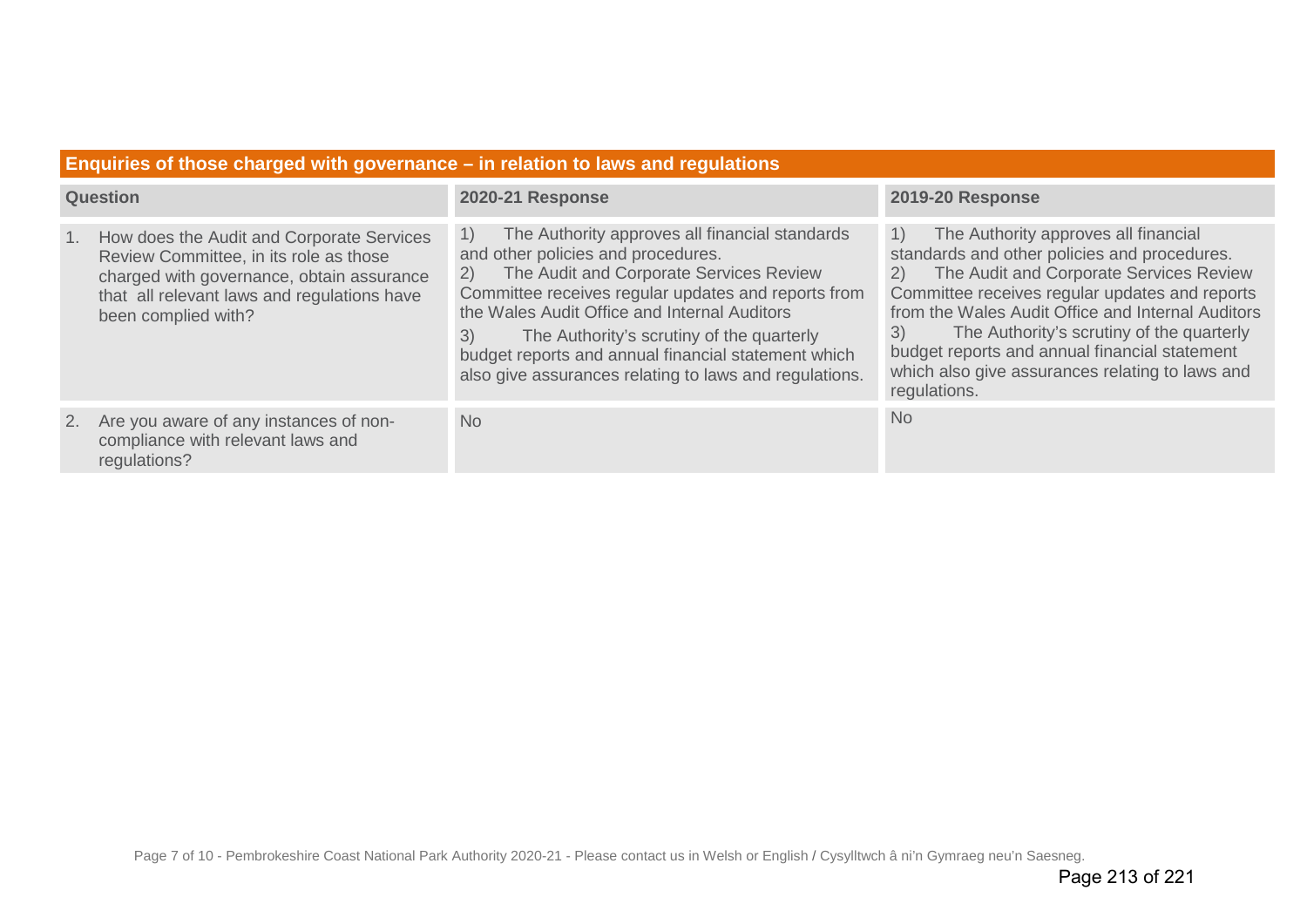## **Appendix 3**

## **Matters in relation to related parties**

International Standard for Auditing (UK and Ireland) 550 covers auditors responsibilities relating to related party relationships and transactions.

The nature of related party relationships and transactions may, in some circumstances, give rise to higher risks of material misstatement of the financial statements than transactions with unrelated parties.

Because related parties are not independent of each other, many financial reporting frameworks establish specific accounting and disclosure requirements for related party relationships, transactions and balances to enable users of the financial statements to understand their nature and actual or potential effects on the financial statements. An understanding of the entity's related party relationships and transactions is relevant to the auditor's evaluation of whether one or more fraud risk factors are present as required by ISA (UK and Ireland) 240, because fraud may be more easily committed through related parties.

## **What are we required to do?**

As part of our risk assessment procedures, we are required to perform audit procedures to identify, assess and respond to the risks of material misstatement arising from the entity's failure to appropriately account for or disclose related party relationships, transactions or balances in accordance with the requirements of the framework.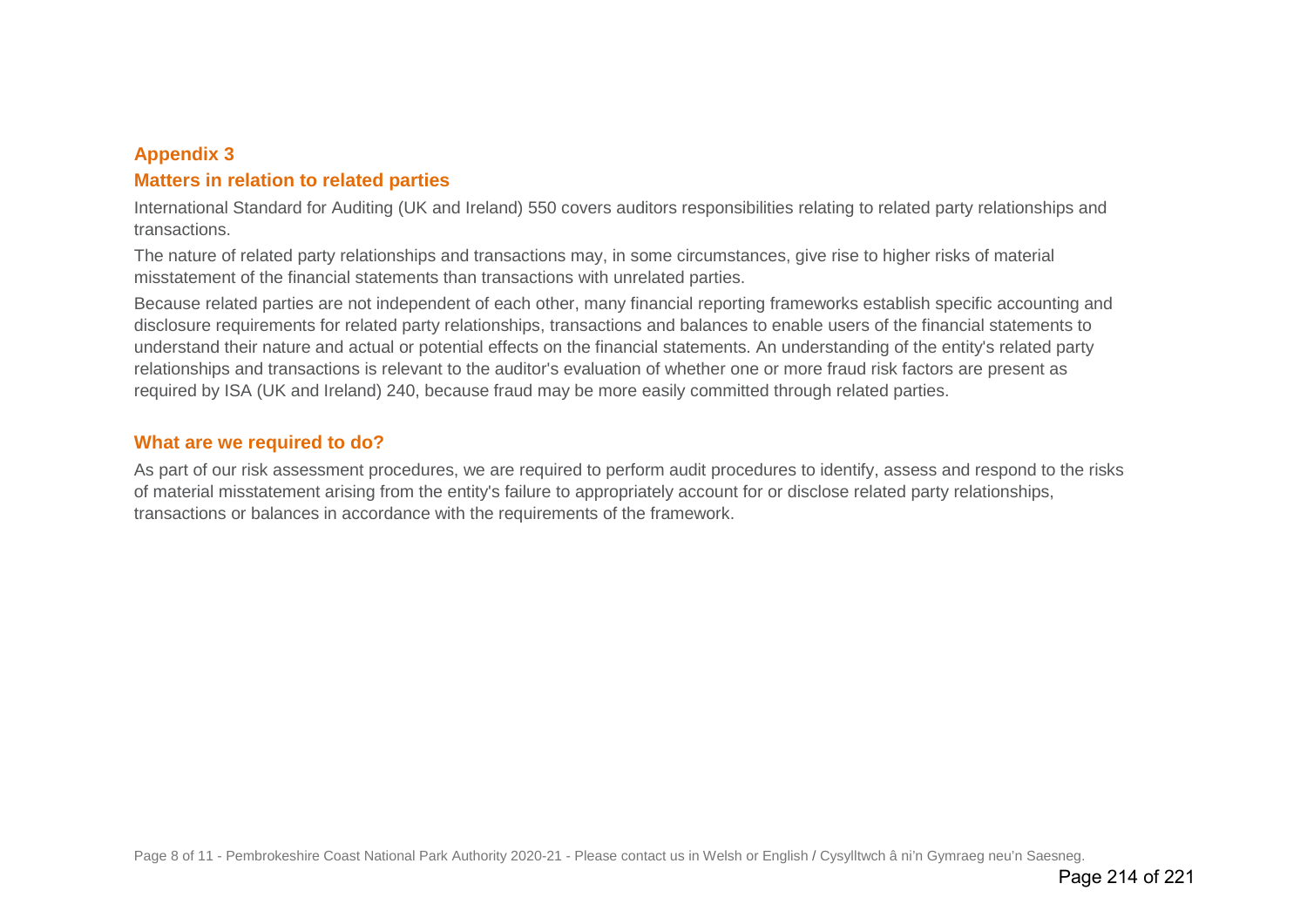|                 | Enquiries of management – in relation to related parties                                                                                                                                                                                                                                                                                                              |                                                                                                                                          |                                                                                                                                          |  |
|-----------------|-----------------------------------------------------------------------------------------------------------------------------------------------------------------------------------------------------------------------------------------------------------------------------------------------------------------------------------------------------------------------|------------------------------------------------------------------------------------------------------------------------------------------|------------------------------------------------------------------------------------------------------------------------------------------|--|
| <b>Question</b> |                                                                                                                                                                                                                                                                                                                                                                       | 2020-21 Responses                                                                                                                        | 2019-20 Responses                                                                                                                        |  |
| 1.<br>$\bullet$ | Confirm that you have<br>disclosed to the auditor:<br>the identity of any related<br>parties, including changes from<br>the prior period;<br>the nature of the relationships<br>with these related parties;<br>details of any transactions with<br>these related parties entered<br>into during the period,<br>including the type and purpose<br>of the transactions. | Yes                                                                                                                                      | Yes                                                                                                                                      |  |
| 2.              | What controls are in place to<br>identify, authorise, approve,<br>account for and disclose related<br>party transactions and<br>relationships?                                                                                                                                                                                                                        | The Authority has a Code of Conduct which<br>Members and staff agree to.<br>Declaration of interests are required on an<br>annual basis. | The Authority has a Code of Conduct<br>which Members and staff agree to.<br>Declaration of interests are required on an<br>annual basis. |  |

| Enquiries of the those charged with governance - in relation to related parties |
|---------------------------------------------------------------------------------|
|---------------------------------------------------------------------------------|

| <b>Question</b>                                                                                                                                                                                   | 2020-21 Responses                                                                                                                                                                                                                   | 2019-20 Responses                                                                                                                                                                                                            |
|---------------------------------------------------------------------------------------------------------------------------------------------------------------------------------------------------|-------------------------------------------------------------------------------------------------------------------------------------------------------------------------------------------------------------------------------------|------------------------------------------------------------------------------------------------------------------------------------------------------------------------------------------------------------------------------|
| How does the Audit and<br>1 <sup>1</sup><br><b>Corporate Services Review</b><br>Committee, in its role as those<br>charged with governance,<br>exercise oversight of<br>management's processes to | Declaration of interests at various committees<br>and the annual approval of Financial<br>Statement<br>Members also review and approve the<br>Authority's financial standards and related<br>policies and procedures, including the | Declaration of interests at various<br>committees and the annual approval of<br><b>Financial Statement</b><br>Members also review and approve the<br>Authority's financial standards and<br>related policies and procedures, |